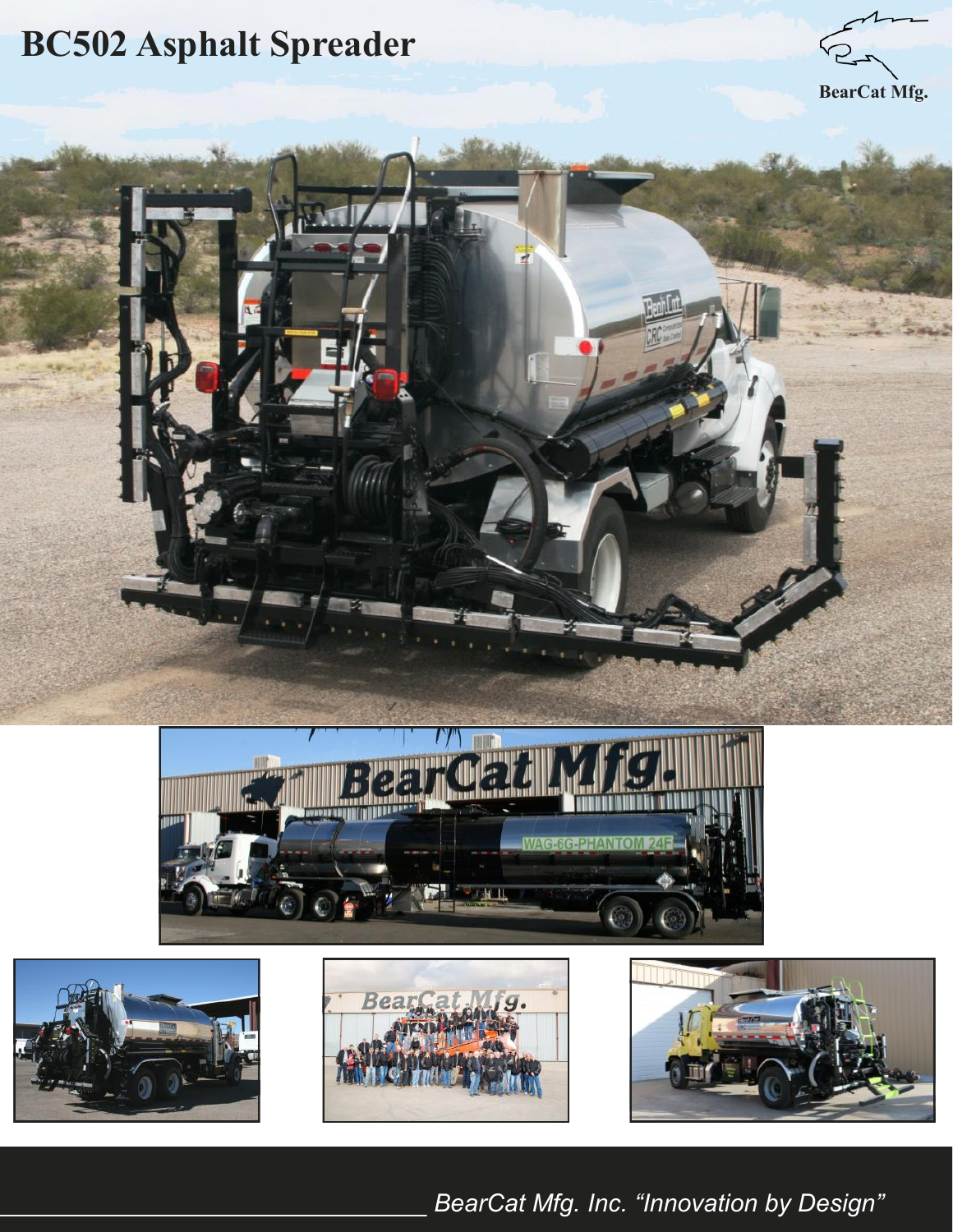#### **BC502** *CRC Asphalt Spreader* **The BC502 is designed from the ground up to do precision asphalt spreading from 1' to 24'**



**Proudly Made in** Wickenburg, Arizona<br>USA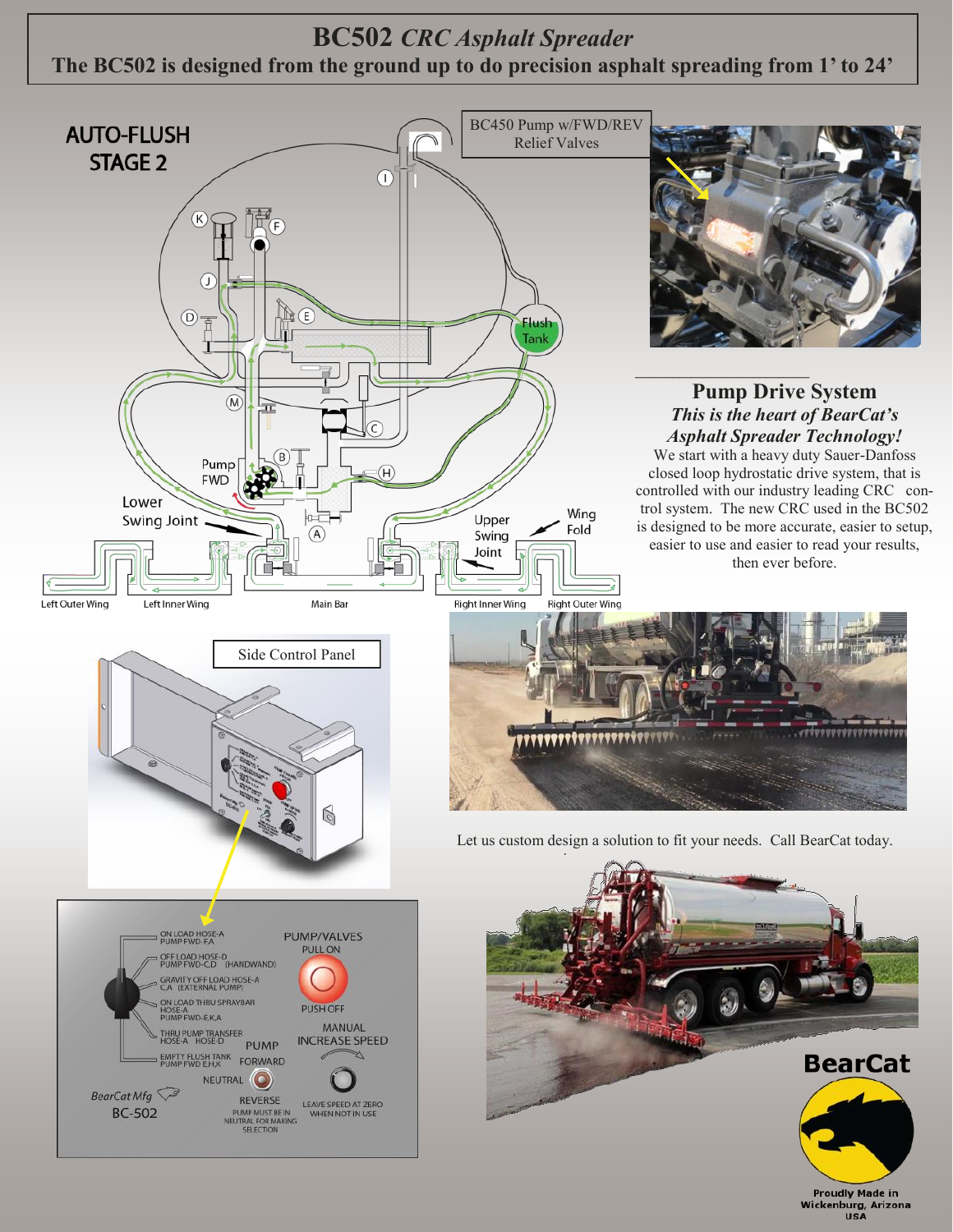



# **CRC Features**

• All spread, circulate & load functions are selected from cab or side control. The correct asphalt valve is automatically opened or closed, keeping the operator away from the rear of the truck during this part of operations.

• The taper switch allows the operator to perform a complete taper cut from one side of the spray bar to the other, with the use of one toggle switch.

• Ready switch: Up to one minute before you are ready to start spreading, toggling the ready switch will allow the CRC to calculate the required pump speed and get the pump to the proper speed, preventing flooding or streaking.

- GSY selection to the tenths.
- Onboard diagnostics.

• Four pump sizes are available to better fit your spread rate needs. Pumps available are 0.300, 0.450, 0.600, & 0.960 gallon/rev.

• The Valve selector, selects the correct asphalt valves and locks out any asphalt valves that are not needed for the selected function.

• Color 3.5" 320x240 color LCD display.

 Easy to use setup, diagnostics and information pages are easily accessible.



## **Tri-Valve Manifolds**

• Internal poppet spray valves are immersed in hot asphalt providing instant spray when valves open.

- Fully enclosed system that is not effected by outside asphalt and road grime build-up
- Rugged construction with no requirements for adjustments
- Optional finger stops available for selective actuation of poppet valves.

#### **\_\_\_\_\_\_\_\_\_\_\_\_\_\_\_\_\_\_\_ BearCat's Industry Leading Firsts**

Full Cab Control Computerized Rate Control Double Fold Wings 1-Foot Spray control **Internal Poppet Spray Valves** Limit Switches on Wings Marker Valves Self Contained Crumb Rubber Trailer Tri-Valves